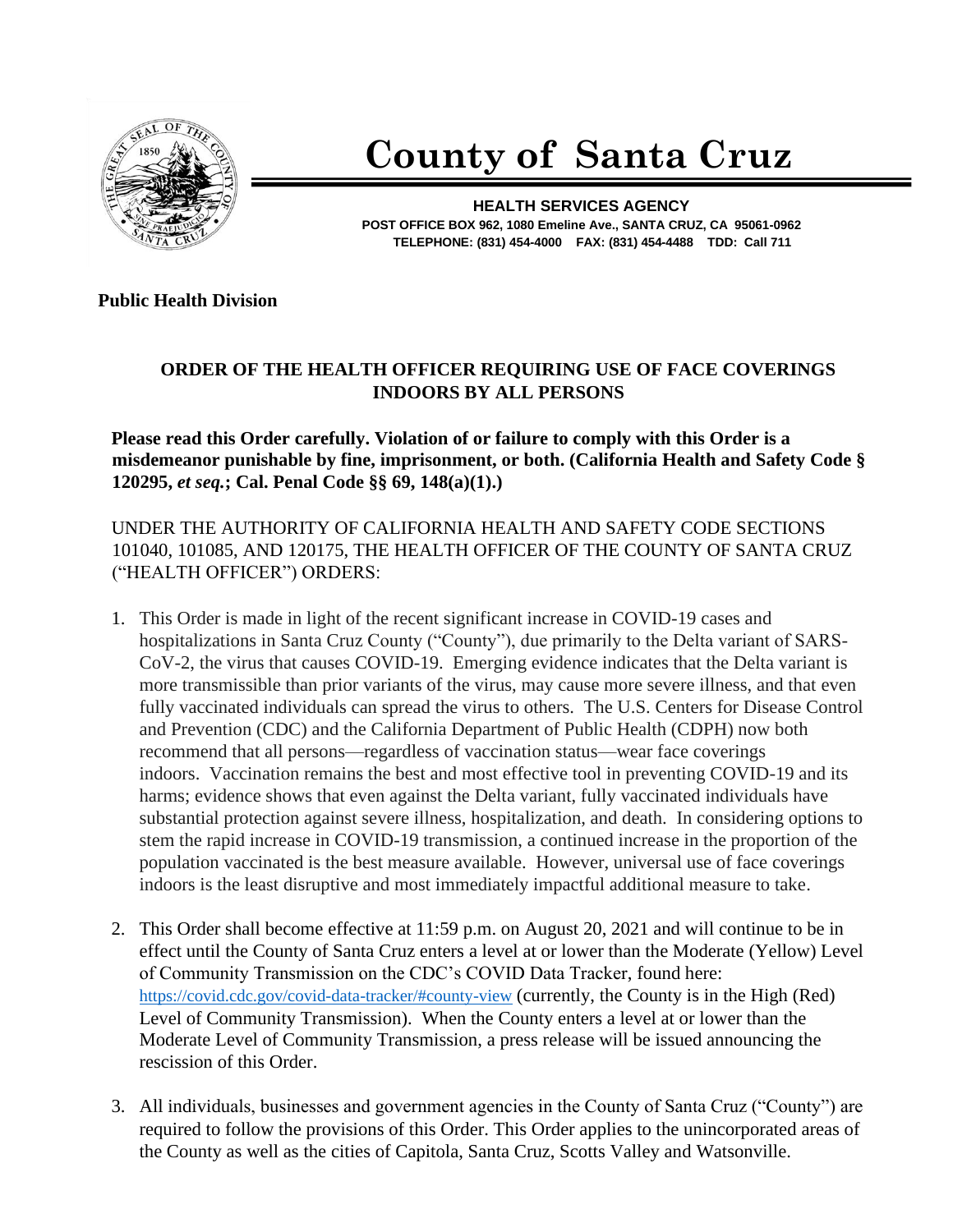## 4. **Requirement to Wear Face Coverings Indoors.**

- a. Regardless of vaccination status, all persons must wear face coverings at all times when indoors except:
	- i. in their own residence or working in a closed room or office alone or with members of their household;
	- ii. when they are actively performing an activity that cannot be done while wearing a face covering (e.g., actively eating or drinking, swimming or showering in a fitness facility, or obtaining a medical or cosmetic service requiring removal of a face covering); or
	- iii. as specifically exempted from use of face coverings under the guidance of CDPH at https://www.cdph.ca.gov/Programs/CID/DCDC/Pages/COVID-19/guidance-forface-coverings.aspx (e.g., to communicate with someone who is hearing impaired or where a face covering poses a safety risk).

For clarity, this Order does not prohibit any otherwise lawful activity but instead requires the use of face coverings indoors to the maximum extent possible.

- b. All businesses and governmental entities must enforce this face covering requirement for all personnel and for all customers or members of the public entering their facilities, regardless of vaccination status. All businesses and governmental entities must post clearly visible and easy-to-read signage at all entry points for indoor settings to communicate the face covering requirements to all persons entering the facility. In addition, those responsible for indoor public settings are strongly encouraged to provide face coverings at no cost to individuals who do not have one upon entry.
- 5. **Getting Vaccinated Is the Best Way to Reduce Risk.** Getting vaccinated against COVID-19 is the best way to protect the vaccinated person from infection, hospitalization, or death from COVID-19, as well as to prevent harm to others by reducing the risk of transmission of COVID-19. Therefore, all eligible persons are strongly urged to get vaccinated against COVID-19 as soon as possible.
- 6. **Definitions.** For purposes of this Order, the following definitions apply:
	- a. "Business" includes any for-profit, non-profit, or educational entity, whether a corporate entity, organization, partnership, or sole proprietorship, and regardless of the nature of the service, the function it performs, or its corporate or entity structure. For clarity, "business" also includes a for-profit, non-profit, or educational entity performing services or functions under contract with a governmental agency.
	- b. "Face covering" means a face covering that is well-fitted to an individual and covers the nose and mouth especially while talking, consistent with the guidance of the CDPH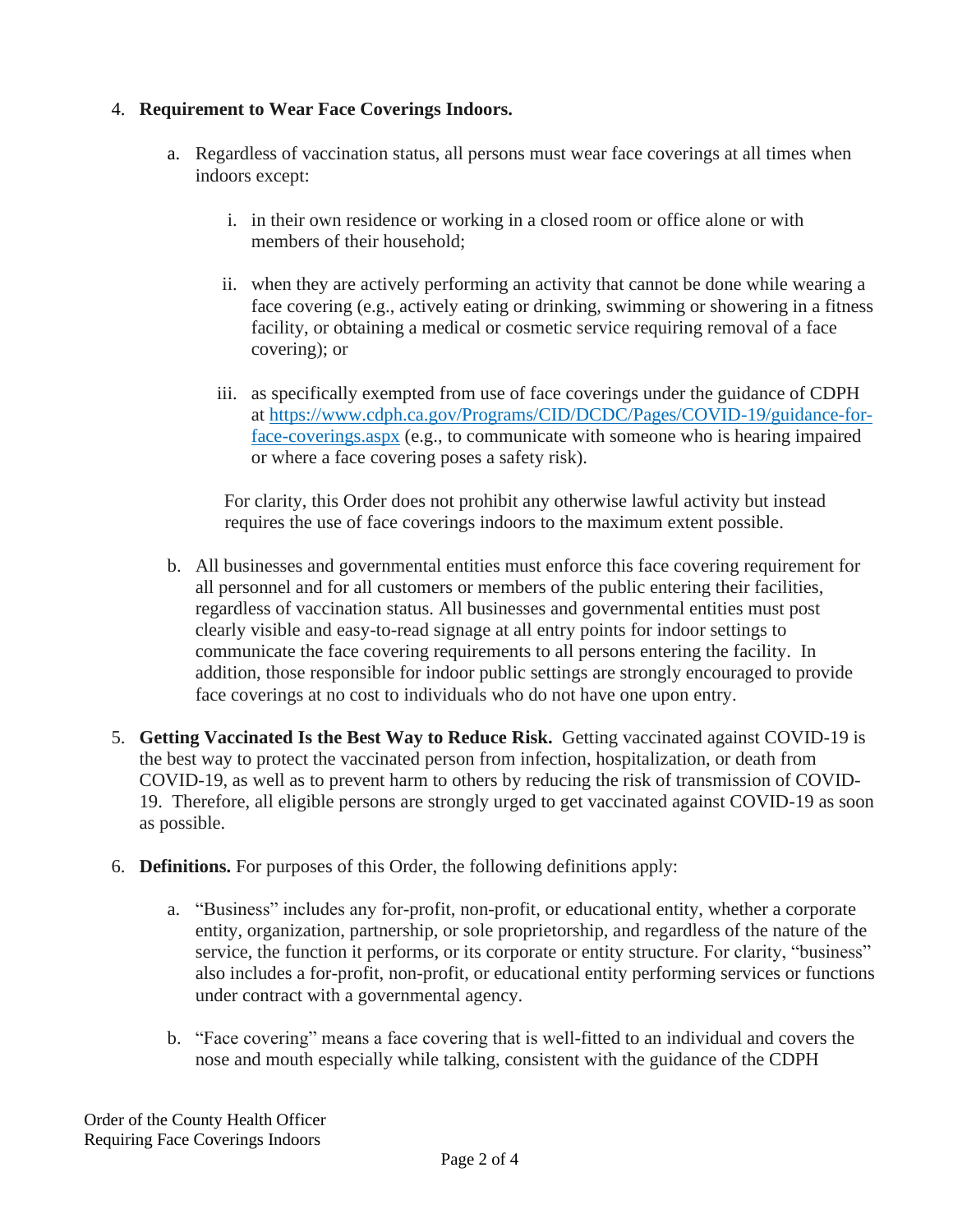at https://www.cdph.ca.gov/Programs/CID/DCDC/Pages/COVID-19/guidance-for-facecoverings.aspx. A face covering does not include a scarf, ski mask, balaclava, bandana, turtleneck, collar, or single layer of fabric or any mask that has an unfiltered one-way exhaust valve.

- c. "Personnel" means the following individuals who provide goods or services or perform operations associated with a business or governmental entity in the County: employees; contractors and sub-contractors (such as those who sell goods or perform services onsite or who deliver goods for the business); independent contractors (such as "gig workers" who perform work via the business's application or other online interface); vendors who are permitted to sell goods onsite; volunteers; and other individuals who regularly provide services onsite at the request of the business.
- 7. **Applicability.** All individuals, businesses, and other entities in the County are ordered to comply with the applicable provisions of this Order. For clarity, individuals who do not currently reside in the County must comply with all applicable requirements of the Order when they are in the County. Governmental entities must follow the requirements of this Order applicable to businesses, unless otherwise specifically directed by the Health Officer.
- 8. **Obligation to Follow Stricter Order.** Where a conflict exists between this Order and any order issued by the State Public Health Officer, the Governor, or a State agency (such as the California Division of Occupational Safety and Health (Cal/OSHA)) related to the COVID-19 pandemic, the most restrictive provision controls. For clarity, all individuals and entities must comply with the State Order, any mandatory guidance issued by the California Department of Public Health, any mandatory orders of the Governor or a State agency, or any other mandatory provision of State law to the extent it is stricter than any provision of this Order. Consistent with California Health and Safety Code section 131080 and the Health Officer Practice Guide for Communicable Disease Control in California, except if the State Health Officer issues an order expressly directed at this Order and based on a finding that a provision of this Order constitutes a menace to public health, any more restrictive measures in this Order continue to apply and control in this County. In addition, to the extent any federal guidelines are inconsistent with this Order, this Order is controlling.
- 9. **Enforcement.** Pursuant to Government Code sections 26602 and 41601, and Health and Safety Code section 101029, the Health Officer requests that the Sheriff, all chiefs of police in the County, and all enforcement officers ensure compliance with and enforce this Order. The violation of any provision of this Order constitutes an imminent threat and menace to public health, constitutes a public nuisance, and is punishable by fine, imprisonment, or both.
- 10. **Copies.** Copies of this Order shall promptly be: (1) made available at the County offices at 701 Ocean St, Santa Cruz, CA 95060; (2) posted on the County Public Health Department website (www.santacruzhealthservices.org); and (3) provided to any member of the public requesting a copy of this Order.